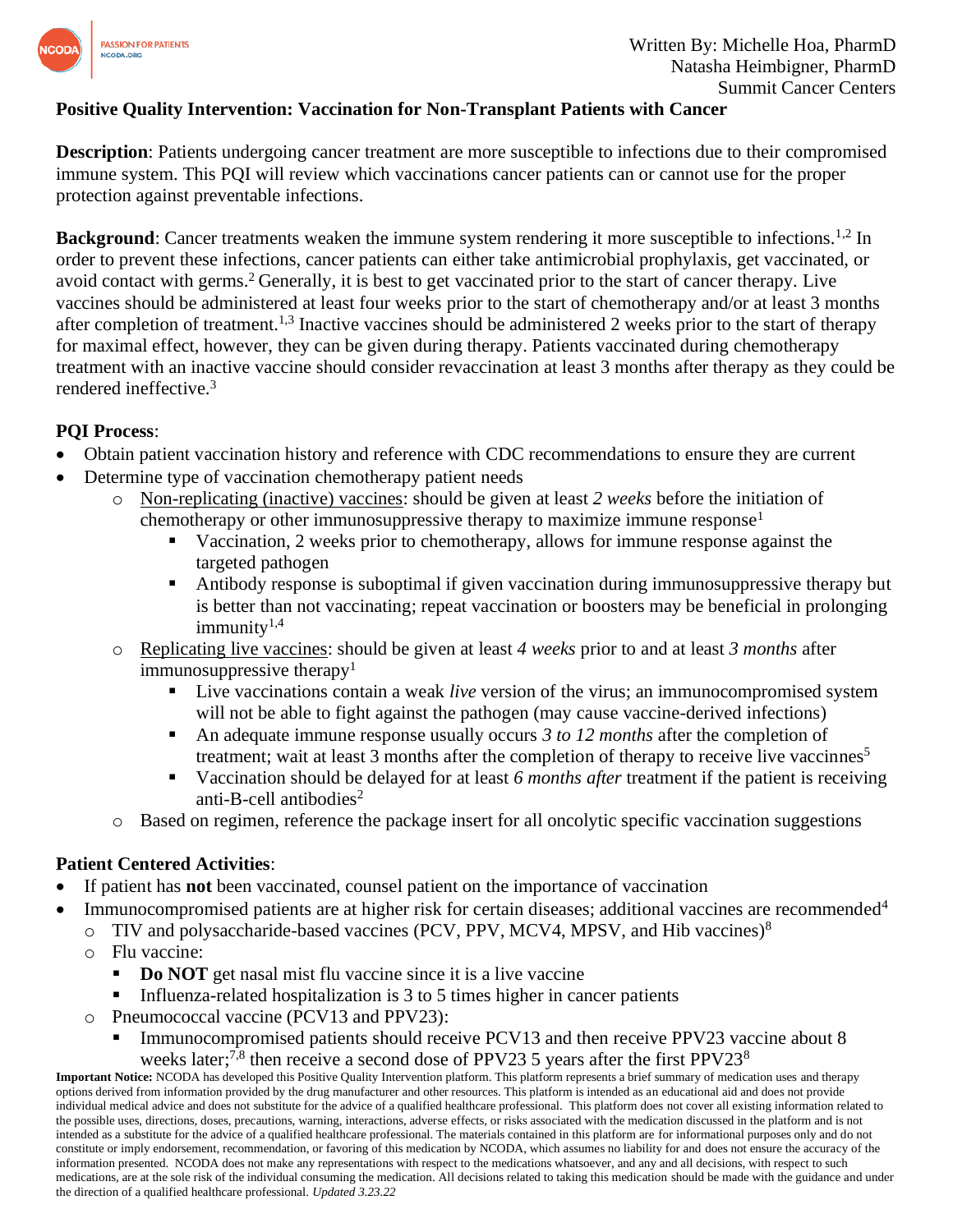

- Patients that received at least one dose of PPV23 should receive PCV13 no sooner than 1 year after last PPV23 dose $8$
- Help patients fight off serious lung, blood, or brain bacterial infections<sup>7</sup>
- Recommended in multiple myeloma, lung cancer, chronic lymphocytic leukemia, and lymphoma<sup>1</sup>
- o Shingrix: ®
	- **EXECUTE:** Shingrix<sup>®</sup> is an <u>inactivated</u> recombinant vaccine (not recommended due to its lack of research)<sup>9</sup>
- o COVID-19 Vaccine:
	- $Moderna two doses, 4 weeks apart$
	- **•** Pfizer-BioNTech two doses, 3 weeks apart
	- Johnson and Johnson one dose
	- Booster Immunocompromised patients receive a booster 4 weeks after initial immunization
- Counsel patients who are on immunotherapy on vaccination recommendations and precautions
	- o Immunotherapy has variable immunomodulatory or immunosuppressive effects
	- $\circ$  Vaccine may be triggering an exaggerated immune response in certain patients<sup>1</sup>
		- Reports suggest that influenza vaccines given to patients on certain types of immunotherapies triggered an amplified immune-related adverse reaction $10,11$
		- Some patients receiving immune checkpoint inhibitors experienced intensified immune response<sup>11</sup>
	- o Consult with prescriber if vaccination is appropriate with current immunotherapy
- Follow up with patient 3 months after chemotherapy is complete
	- If patient had inactive vaccine during treatment, remind to revaccinate 3 months post-treatment
	- o If patient is over 65 or has an altered immune system, the CDC recommends a flu vaccine every year and pneumonia vaccine (PPSV23) every 5 years; PCV13 vaccine should only be given once
	- $\circ$  Booster Tdap vaccination should be considered for patients who have completed chemotherapy<sup>1</sup>
- Counsel family on risk of receiving live vaccines around patients undergoing chemotherapy

### **References:**

- 1. Ariza-Heredia, Ella J, and Roy F Chemaly. "Practical Review of Immunizations in Adult Patients with Cancer." Human Vaccines & Immunotherapeutics 11.11 (2015): 2606–2614.
- 2. www.nccn.org/patients/resources/life\_with\_cancer/managing\_symptoms/infections.aspx.
- 3. https://www.cdc.gov/mmwr/preview/mmwrhtml/rr5515a1.htm.
- 4. Centers for Disease Control and Prevention. Recommendations of the advisory committee on immunization practices (ACIP): Use of vaccines and immune globulins in persons with altered immunocompetence. Morbidity and Mortality Weekly Report. 1993;42(RR-4).
- 5. https://www.medscape.com/viewarticle/413557.
- 6. http://chemocare.com/.
- 7. https://www.cancer.org/treatment/treatments-and-side-effects/physical-side-effects/infections/vaccination-during-cancer-treatment.html.
- 8. https://www.pharmacytimes.com/news/cdc-committee-high-risk-adults-should-get-2-pneumococcal-vaccines.
- 9. https://www.cdc.gov/vaccines/vpd/shingles/hcp/shingrix/faqs.html.
- 10. https://www.cancernetwork.com/oncology-journal/immunizing-cancer-patients-which-patients-which-vaccines-when-give.
- 11. https://www.pharmaceutical-journal.com/news-and-analysis/news/influenza-vaccine-may-cause-exaggerated-immune-response-in-patients-on-cancerimmunotherapy/20202682.article?firstPass=false.

**Important Notice:** NCODA has developed this Positive Quality Intervention platform. This platform represents a brief summary of medication uses and therapy options derived from information provided by the drug manufacturer and other resources. This platform is intended as an educational aid and does not provide individual medical advice and does not substitute for the advice of a qualified healthcare professional. This platform does not cover all existing information related to the possible uses, directions, doses, precautions, warning, interactions, adverse effects, or risks associated with the medication discussed in the platform and is not intended as a substitute for the advice of a qualified healthcare professional. The materials contained in this platform are for informational purposes only and do not constitute or imply endorsement, recommendation, or favoring of this medication by NCODA, which assumes no liability for and does not ensure the accuracy of the information presented. NCODA does not make any representations with respect to the medications whatsoever, and any and all decisions, with respect to such medications, are at the sole risk of the individual consuming the medication. All decisions related to taking this medication should be made with the guidance and under the direction of a qualified healthcare professional. *Updated 3.23.22*